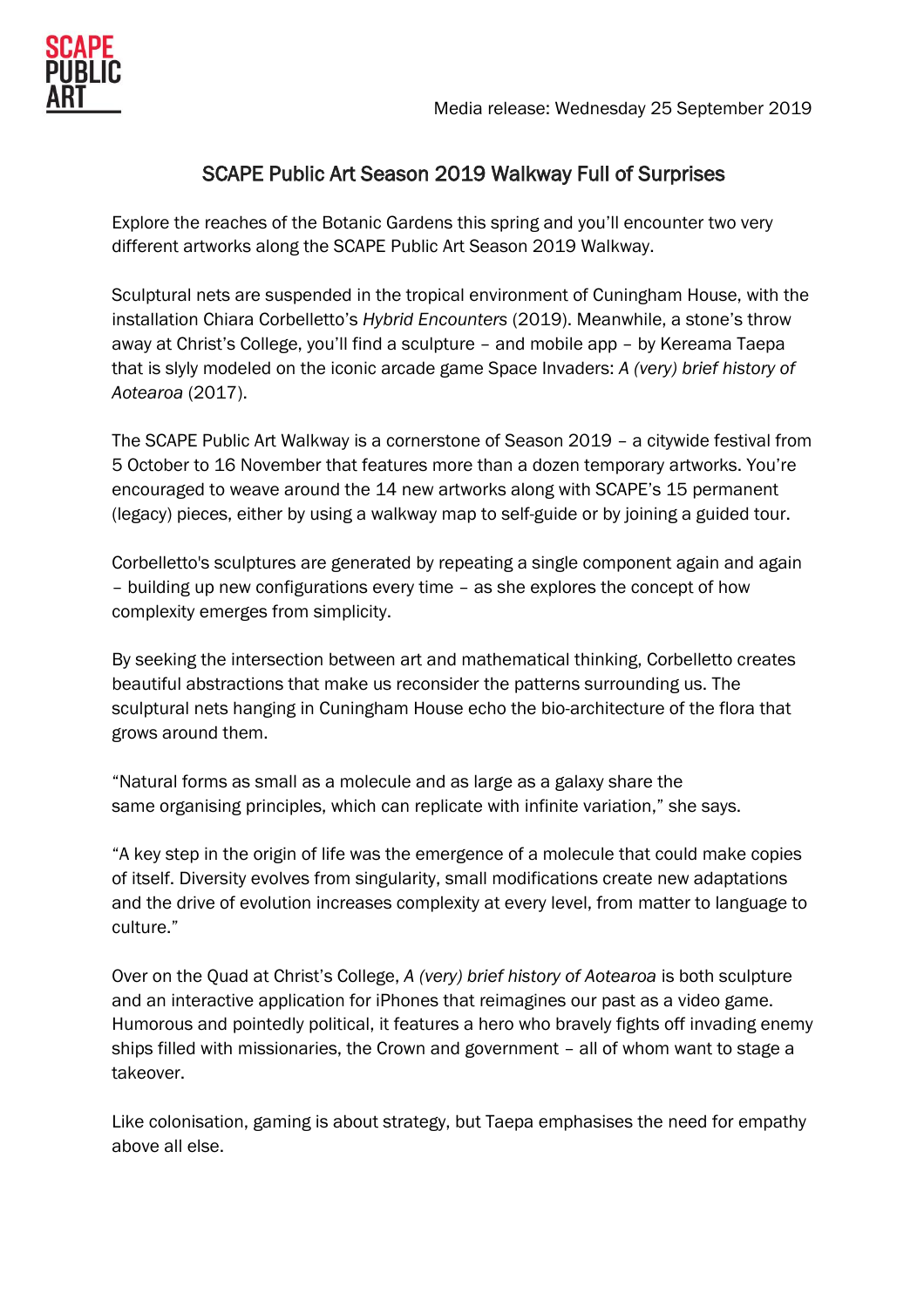"To play the game, you must walk in someone else's shoes. It is, as the title makes clear, only a partial account of our history – a truth, (but) not necessarily the truth," he says.

The artwork's starting point was Taepa's own lack of knowledge of Māori history when he was a student, sparking a desire to understand alternative histories outside the mainstream narrative. It also explores the impact of innovation and technology on cultural development.

"At a moment when we have shifted to a screen-based culture, *A (very) brief history of Aotearoa* grounds the digital in the physical, while simultaneously enabling audiences to take the work home."

New Zealand's pre-eminent public art festival, SCAPE Season 2019 takes the iconic game *Rock : Paper : Scissors* as its starting point, featuring artworks that make us think and feel: about what home means, the emotional resonance of materials, and the patterns and rituals that help us make sense of the world.

- SCAPE Public Art Walkway maps are available at the artworks and from a number of central city locations. Download the SCAPE app to take a self-guided audio tour.
- Come along to our free Season Artist Talk series on Sunday 6 October to hear Chiara Corbelletto in conversation with Audrey Baldwin, Ciaran Begley and Kazu Nakagawa. 1pm at Christchurch Art Gallery Te Puna o Waiwhetū auditorium.

# ENDS

[Please refer to high resolution image folder here.](https://www.dropbox.com/sh/vcfngyd2yvfoz0o/AACeVAy-gE8lmAK5zHlbceF5a?dl=0)



Chiara Corbelletto *Hybrid Encounters* 2019. Image courtesy of the artist and SCAPE Public Art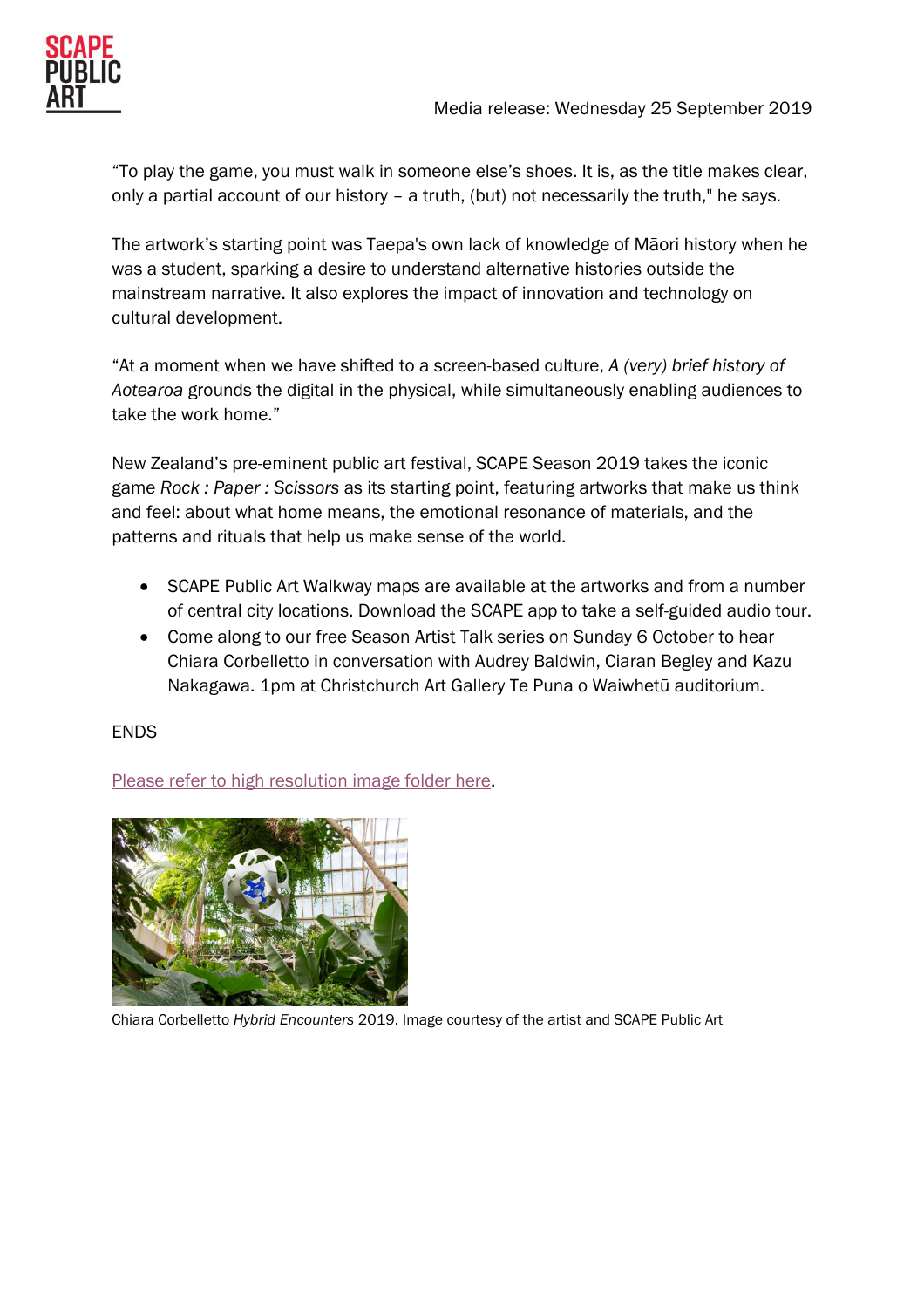



Kereama Taepa *A (very) brief history of Aotearoa* 2017. Image courtesy of the artist and SCAPE Public Art

# About the artists

Chiara Corbelletto is an established Italian-New Zealand sculptor with a multi-faceted art career, spanning exhibitions to public commissions and art integrated in architecture.

Her work is held in public collections including Te Papa Tongarewa Museum, Waikato Museum, The Suter Te Aratoi, Dowse Museum and corporate collections including Wallace Arts Trust, Edminston Trust, Westpac, PWC and National Bank.

Her numerous public art commissions include projects for Massey University, Auckland Domain, University of Auckland, AUT University and Auckland Council.

Born in Biella, Italy, Corbelletto is a graduate of Modigliani Art School and University of Milan Architecture School. She lives and works in Aotearoa New Zealand.

Kereama Taepa (Te Arawa, Te Āti Awa) received a Masters of Maori Visual Arts from Toioho ki Āpiti, Massey University in Palmerston North and currently teaches at Toi Ohomai Institute of Technology, Rotorua.

Recent public installations include *Whuture Whakairo* at Sculpture on the Gulf, Waiheke Island in 2019 and *Pōhutukawa* for the Tauranga Waterfront in 2018.

In 2016 *A (Very) Brief History of New Zealand* was commissioned for the Four Plinths Sculpture Project in central Wellington. He holds the Supreme Award for the Rotorua Art Awards 2017 and received the Runner Up Award in the National Art Awards 2018. He lives in Tauranga.